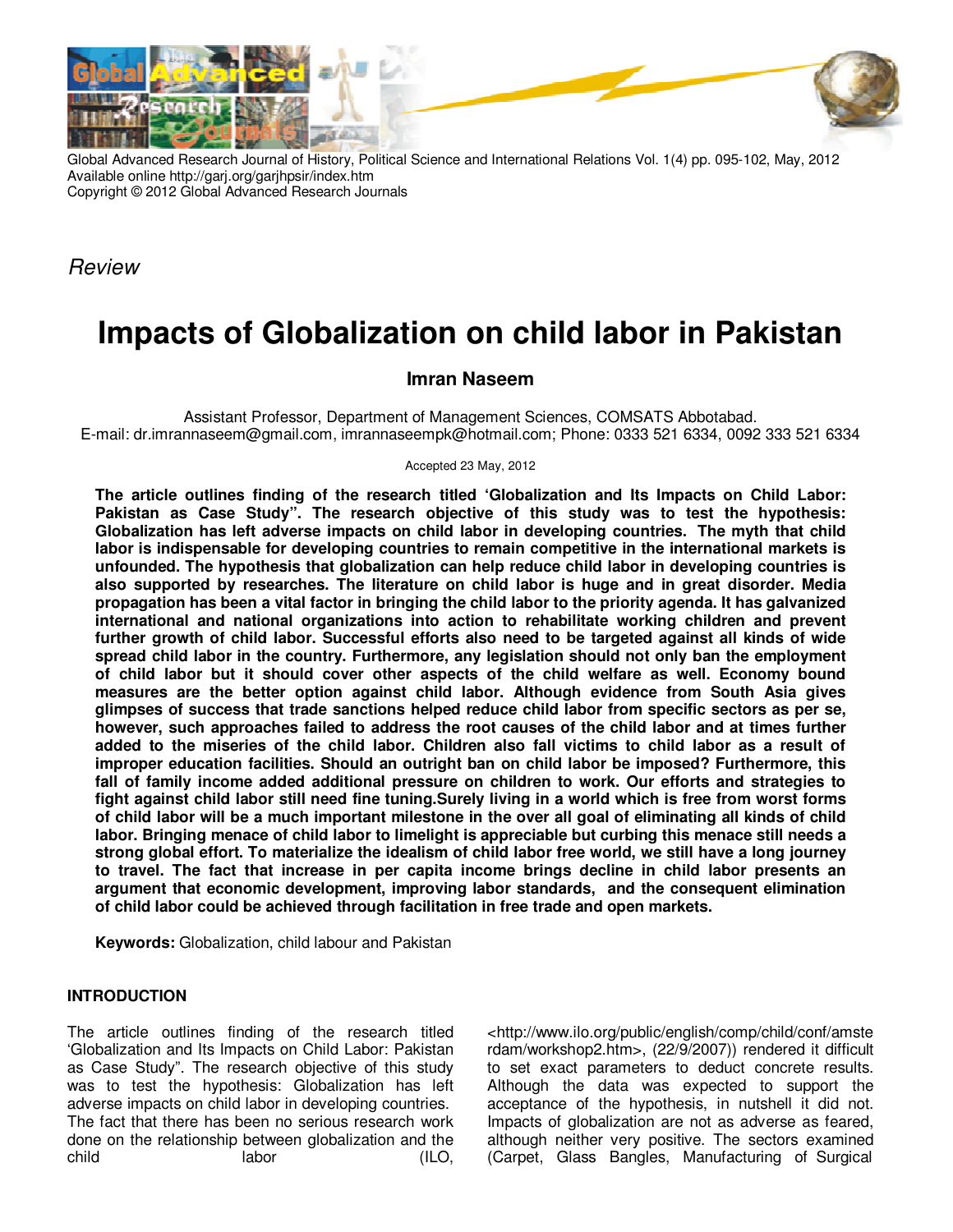Instruments, Leather Tanneries, Debt Bondage, Soccer Ball, and Child Trafficking Industries) show that once exposed to international conscience, using and exploiting children as laborers became difficult for the perpetrators, at least. International agencies including UN agencies, foreign governments, development agencies, international NGOs and big donors like the World Bank and ADB have all shown interest in the child labor issue in different ways. While the World Bank and ADB have largely confined their efforts to drafting research papers and providing the so called intellectual input to their government counterparts on a high level, many other international organizations such as ILO, UNICEF, IOM, Save the Children etc, are actively working on the child labor issues with ministries, federal and provincial departments, trade unions, employer associations and of course, the NGOs. However, the total coverage of working children of all the programs put together under the pressure and help of international society is about 75,000 i.e. barely 2% of the official figure of 3.6 million full time child workers. Benefits of the globalization should reach to the maximum rather than to handful picks. An even greater concern is often expressed on the quality of work done, its relevance to the social and economic conditions, and importantly on the lack of understanding and empathy of the project implementing agencies. While withdrawal of child laborers is a positive outcome of such initiatives, quality improvement should also be given due importance. Most of the projects have simply been reduced to replication of NFE, skills training and awareness programs at the cost of alienating working children and their families as their perceptions and priorities are rarely accommodated in project design and implementation. Fawad Usman of Sudhaar, an NGO which has implemented many Time Bound Programs of ILO, revealed that only a mere 10% of the addressed child laborers would have received any good alternative for their previous trades. Although the project based approaches have shown some results but in terms of long term sustainability projects need to be more practical and bottom to top oriented rather than otherwise where most projects are designed to meet the objectives of the donor instead of the grass root effectees. There is a definite need to link these projects to a well designed program in terms of problem solving in a twenty-thirty year perspective.

The myth that child labor is indispensable for developing countries to remain competitive in the international markets is unfounded. Although decision of foreign direct investment is not driven by the incidence of child labor, the latter does not bring in competitive edge to the developing countries either, rather it handicaps its human development in terms of unskilled labor force. The research reinforces the pivotal role of media and human rights activism in reduction of child labor under the era of globalization.

The hypothesis that globalization can help reduce child labor in developing countries is also supported by

another research in Vietnam at Dartmouth College that studied the impact of rice prices on the rate of child labor in Vietnam. The research noted 30% increase in Vietnamese rice price between 1993 and 1998 as result of trade liberalization likely reduced 9-percentage-point drop rate of child labor. "Greater market integration, at least in this case, appears to be associated with less child labor," Dartmouth economists Eric Edmonds and Nina Pavicnik said (Kaushik, Basu (1998). "Child Labor: Cause, Consequence and Cure, with Remarks on International Labor Standards, Department of Economics", (Washington, DC: Cornell University, and Office of the Senior Vice President, Development Economics World Bank.).

The literature on child labor is huge and in great disorder. Which may be otherwise empirical or descriptive, some books and unexpected papers present theoretical insights on child labor. However, there are comparatively few theoretical writings on child labor. One can find numerous empirical writings on the issue but they do not base on any theory (BBC,<http://news.bbc.co.uk/2/hi/south\_asia/4974022.s tm>,(23/5/2008)). To know the actual magnitude and impact of the problem, accomplishing data enrichment through comprehensive surveys is needed. This would greatly help in holistic and long term solution to the problem. What we can safely express is the fact that thanks to the wide spread global awareness campaigns; child labor has received reasonably more attention in the recent times. Football and carpet industries along with child trafficking are especially a few glaring examples of international media projection. As awareness of child labor has grown in the western countries, even the consumers have entered the fight to eliminate it. This concern is manifested in the case of the hand-woven carpet industry. Consumer groups in the west campaign against purchase of carpets woven by children effectively curtailed their sales. These actions are exerting intense pressure on producers. The threat of the loss of their export markets has convinced many producers to strive to abolish child labor. Rather than seeking sanctions against products made by children, labelling contractors of the west are encouraging consumers to buy labelled products which are supposedly child labor free. The assumptions underlying such initiatives are: it is possible to create an effective and credible international label; consumers can make a choice between identical products; consumers are aware of the issues; and there are feasible alternatives available for the children who are taken out of the production process.

Media in the western world has been instrumental in projecting the situation of third world working children to a wide-ranging audience. The media has focused on the plight of the working children vis-à-vis harsh working conditions, abusive environment and low wages. Consumer position and reaction is essentially based on media projection of the working children in countries like Pakistan. Media propagation has been a vital factor in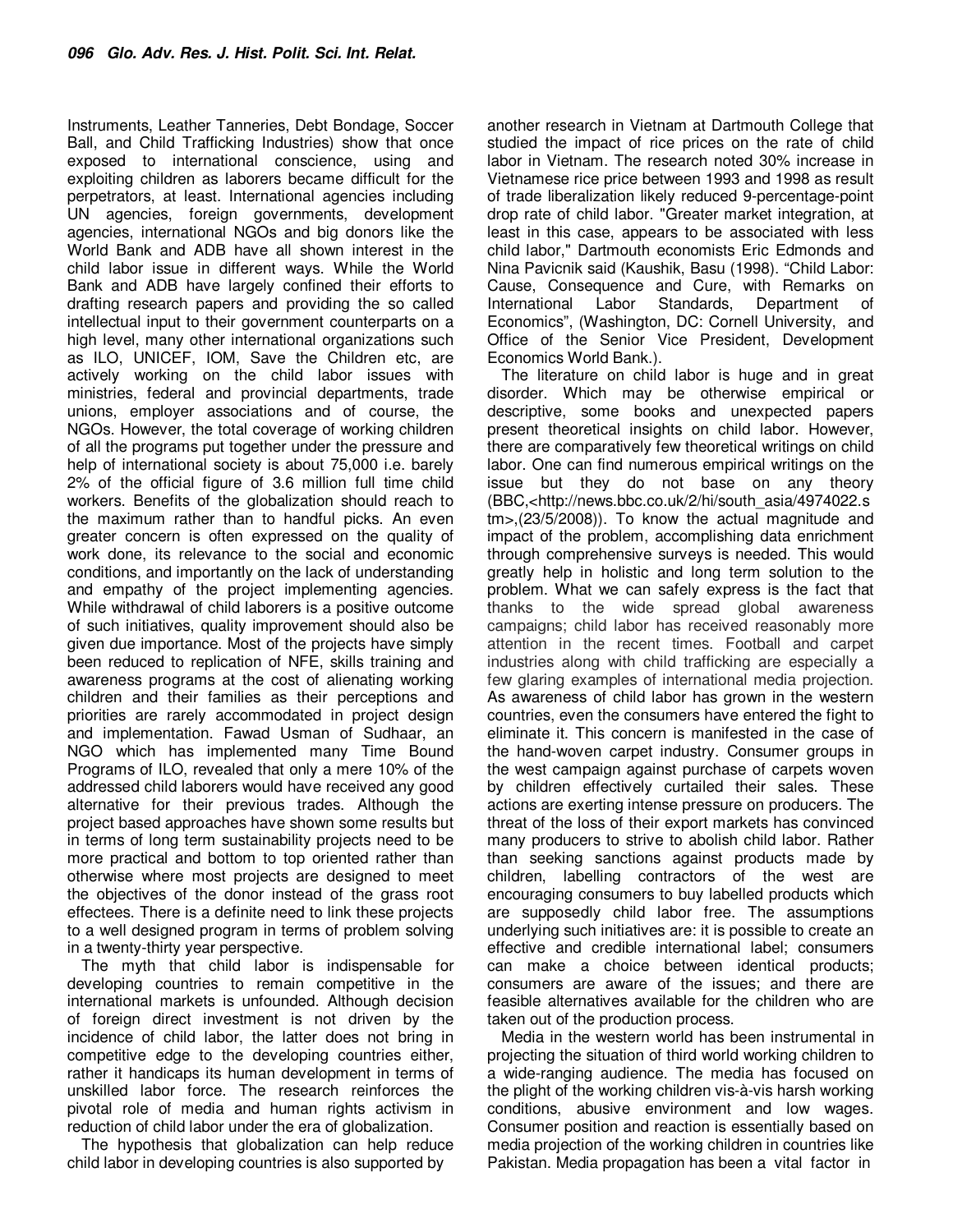bringing the child labor to the priority agenda. It has galvanized international and national organizations into action to rehabilitate working children and prevent further growth of child labor. Support in form of ideological input, funds, management and ideas is flowing into the third world as child labor has become a hot topic.

However sensational coverage has brought its own problems. Incomplete information, exaggerated accounts and sensational coverage have done at least as much harm as serious coverage has contributed to the cause. Government and community reactions have become more negative and rigid following visits of media adventurers to sites of child labor because mostly, such teams disregard social norms and behave rudely with the people for whose betterment they have ventured to come thus far in the first place. While responsible journalism, serious write-ups and documentaries are essential to project the cause, sensational filmmaking and photographs cause immense harm to genuine movements against child labor in developing countries.

This is important to note that the amount of attention drawn towards the issue by the international society has brought the miseries of the child labor to the limelight and the executors of the child labor are forced to take more stringent precautions than what they used to take before this happening. It can no longer be taken for granted in many areas. This is caused due to the facts that on one hand increased globalization has eased out for academics and activists world over to access information about the miseries of child labor in different parts of the world, and on the other hand it has brought the child made products to the consumers in the highincome countries. The only [major and immediate] success in the fight against child labor has been [considered] through consumer pressure. It was only after consumer campaigns that the industries, involved in malpractices of child labor, even admitted the existence of the problem. Although economic pressure was among the major sources, however, efforts of the government of Pakistan are appreciated in eliminating child labor from the football industry and for a marked decrease in the carpet industry (BBC,<http://news.bbc.co.uk/2/hi/south\_asia/4974022.s tm>,(23/5/2008)). The mere essence of the intentions behind the efforts in glass bangles, surgical instruments, child trafficking and tanneries is also appreciable; we also need to ensure sustainability of such initiatives. Successful efforts also need to be targeted against all kinds of wide spread child labor in the country. Global society needs to extend its focus on non-export sectors as well including informal.

The research reveals that main policy divide is between legal interventions and what may be called collaborative interventions, that is, public action which alters the economic environment such that parents prefer to withdraw the children from the labor force. The availability of good schools, the provision of free meals,

effort to bolster adult wages, are examples of collaborative interventions. Such an intervention may be more desirable but is constraint with limitations such as lack of resources (Kaushik, Basu., Op. Cit.) etc. Legislation can only play any significant role in the elimination of this menace if it is properly implemented. This has been observed in many developing countries like Pakistan, implementation remains a big issue. The state of Pakistan has been unable to fully realize its responsibilities towards children in general and to the most vulnerable in particular. The laws banning slavery, child trafficking, forced labor and employment of children in hazardous occupations are deficient in both substance and scale as they are regulatory and their implementation is weak. Furthermore, any legislation should not only ban the employment of child labor but it should cover other aspects of the child welfare as well.

Any legislation should be based on "all inclusive" angle. Exclusive legislations such as the idea of sector based ban on child labor is weak as it does not address the danger of these children being slipped to less desirable or more hazardous work. Economy bound measures are the better option against child labor. Worst to worst, even if sector specific bas is suggested, it should be based on the issues, conditions and miseries of the sector, rather than the destination of the goods (Ibid.). Although evidence from South Asia gives glimpses of success that trade sanctions helped reduce child labor from specific sectors as per se, however, such approaches failed to address the root causes of the child labor and at times further added to the miseries of the child labor. This is also supported by the Vietnam study "Our results suggest that the use of trade sanctions on exports from developing countries to eradicate child labor is unlikely to yield the desired income," Dartmouth economists Eric Edmonds and Nina Pavcnik said. Evidence from South Asia suggests movement of child labor (at least a few of them) to more hazardous industries. Furthermore, this narrow range of trade sanctions only attract attention to a very small proportion of the over all child labor (5-7%) employed in the small and medium sized export-oriented firms or neighboring family units. Majority of the miserable labor force consisting of children employed in more hazardous industries or informal economies do not get due attention to address this menace and helping a lot greater number of children. Thus, trade sanctions are limited in approach and mostly do not cover majority of the child labor force employed in non-tradable family based businesses, urban informal sectors and rural agricultural employment.

Another strategy to fight child labor has been the social labeling system designed by the private sector in the wake of the reasonable pressure built up in the industrialized countries by the more sensitive public opinion to boycotting products made in the export industries of the third world with the use of child labor. This label gives child labor free products to the consumers, or assures that the engagement of the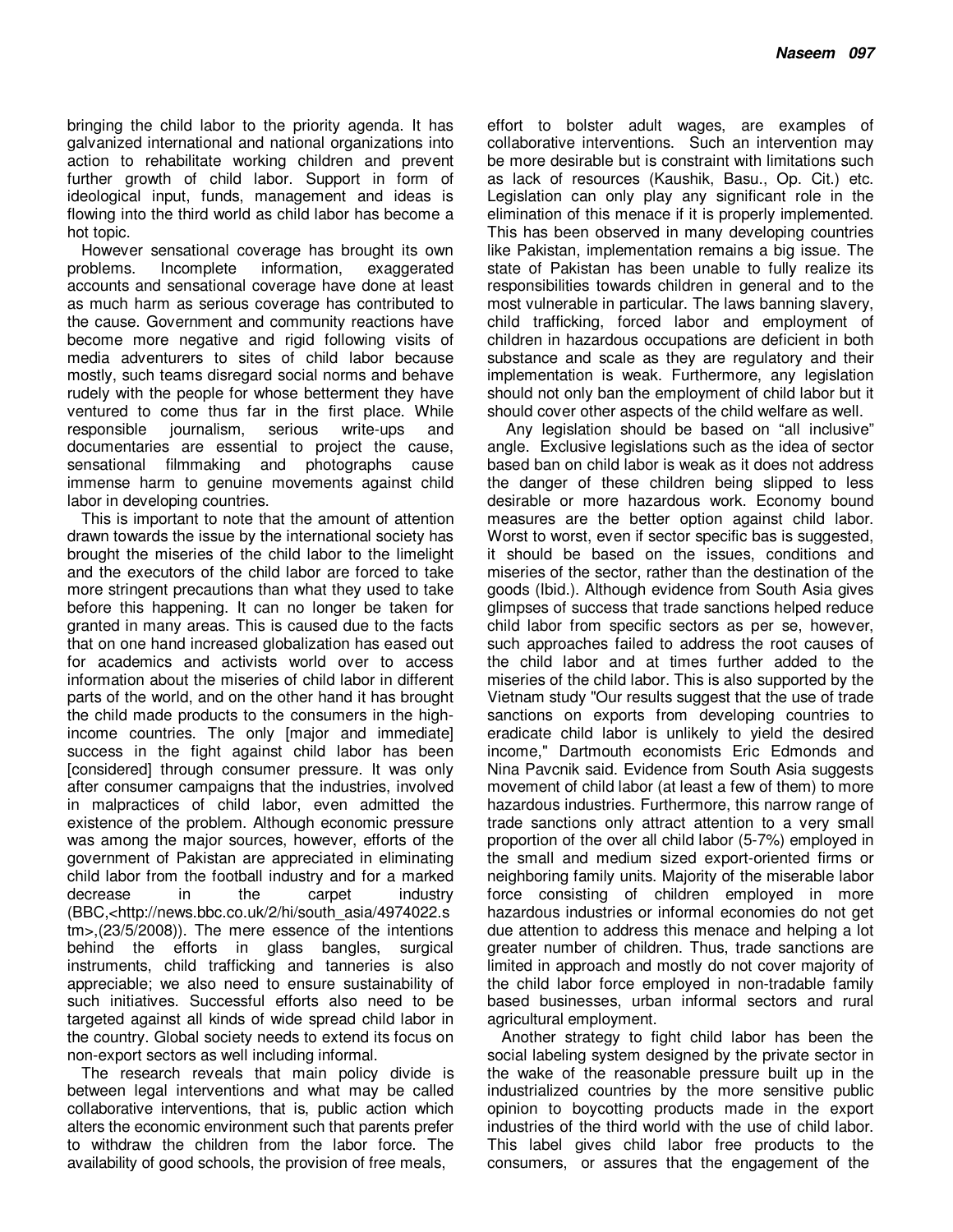children in manufacturing of the product was in strict conformity with the relevant legal provisions. These labeling systems date back to only 1994, hence a recent development. For this reason, impact of such systems on the plight of the child labor is too early to evaluate. These are not in great numbers either. An ILO report listed the following a few systems: employers in Franca, Brazil established a system for the footwear industry; the Double Income Project based on Switzerland targets textile and garment industries; for the carpet industry the Rugmark system applied in Germany, India, Nepal, the Netherlands, Pakistan and the United States, this is also the best known system in the world, the Fair and Care system in Germany, and the Step system in Switzerland are the other systems for the carpet industries. Also only a few countries are involved in labeling systems: Germany, the Netherlands, Switzerland, and the United States are among the developed countries, whereas, Brazil, India, Kenya, Nepal and Pakistan are among the developing countries (ILO, <http://www.ilo.org/public/english/comp/child/conf/amste rdam/workshop2.htm>, (22/9/2007)). However, this approach also needs careful drafting and implementation as it may not fall as a tool in the hands of protectionists. It is also blamed for other reasons i.e. undue external influence on the local production patterns, tarnishing the over all image of a country etc. Education is thought to be a better solution as monitoring children in schools is relatively easier. Therefore, even if the ban on child labor is desirable, a good way to implement such ban is by making schooling compulsory (Kaushik, Basu., Op. Cit.). But only quality education rather than mere stereo type schooling may give the real remedy. Although Pakistan has lately made schooling compulsory, but its weak primary education system is a significant factor contributing to the prevalence of child labor. Failure to implement compulsory primary education has impeded improvements in the existing situation. Inaccessibility and poor quality of education act as deterrent to the people, urging them to prefer informal apprenticeships and employment options for their wards instead of sending them to schools. President Oscar Arias of Costa Rica rightly pointed, "Nothing prevents the creation of decent jobs like indecent education", he

said, "The educational catastrophe of today is the economic catastrophe of tomorrow" (President Oscar Arias of Costa Rica (2006). Proceedings of Global Report Under the Follow Up to the ILO Declaration on Fundamental Principle and Rights at Work.). Children also fall victims to child labor as a result of improper education facilities. In fact, argument has been presented that in very poor countries possibilities of mutually inclusive work and schooling approach should be chalked out, rather than otherwise. Only educated youth in future can reap the fruits of a good, healthy and prosperous life. Furthermore, efforts for economic growth and development of the poor factions of the

society are a must for realizing a world free of child labor. The latter developments in the recent history have shown greater results than any other factor. Furthermore, the available literature also shows that there is no unique prescription. Should an outright ban on child labor be imposed? Should the trade sanctions be implemented through WTO? Should adult's minimum wage be fixed in order to dissuade parents from sending their children to work? Context dictates the answer (Kaushik, Basu., Op. Cit.).

In the context of impacts of globalization, it is reasonable to suppose, as opposed to the hypothesis, that globalization will be beneficial in the long term, if it does not unleash the happening of ill-willed or unbridled events. Indeed, increased FDI in the third world, and better access to international markets for the goods manufactured in the developing countries should boost their exports. This would further enable them to acquire advanced techniques and skills, improve labor productivity, substantial increase in productive jobs in the high tech economies, as well as acquisition of more foreign currency.

Any endeavor to eliminate child labor should also take into account other stakeholders in the process. As evident from the football industry example, although child labor was successfully eliminated but it left other disadvantaged factions like women of the poor or single unit family at the mercy of the exploiters who rather than increasing their wages, with the inflation rate at least, enacted further cuts on the wages for risks they took for their clandestine activities. Furthermore, this fall of family income added additional pressure on children to work. We also need to see that the children withdrawn or prevented from one sector may not end up doing some more hazardous work i.e. some children withdrawn/prevented from football industry are reported to slip in surgical instruments or brick kiln industry, both of which are more hazardous than football industry (<www.pongrepublic.com>, (25/4/2008)). To demonstrate our resolute to address this issue we must extend freedom of association to all workers to afford them collective bargaining and struggle for better wages and environment. Our efforts and strategies to fight against child labor still need fine tuning (College of Business,

<http://cbae.nmsu.edu/~dboje/nike/pakistan.html#reebo k>, (20/4/2007)).

The discussion so far has revealed that the attention towards the menace of child labor itself is mainly due to the international society. The fast globalization has brought many changes, bringing human rights to the limelight is one such change. Child labor has been brought to the center of global socio-political discourse, thanks to the ILO campaign against this social evil since 1992. The UN Summit 2005 acknowledged this fact (Ahsan Akhtar (2006). Proceedings of Global Report Under the Follow Up to the ILO Declaration on Fundamental Principle and Rights at Work, (Geneva, 9 June)). This is quite encouraging to note that child labor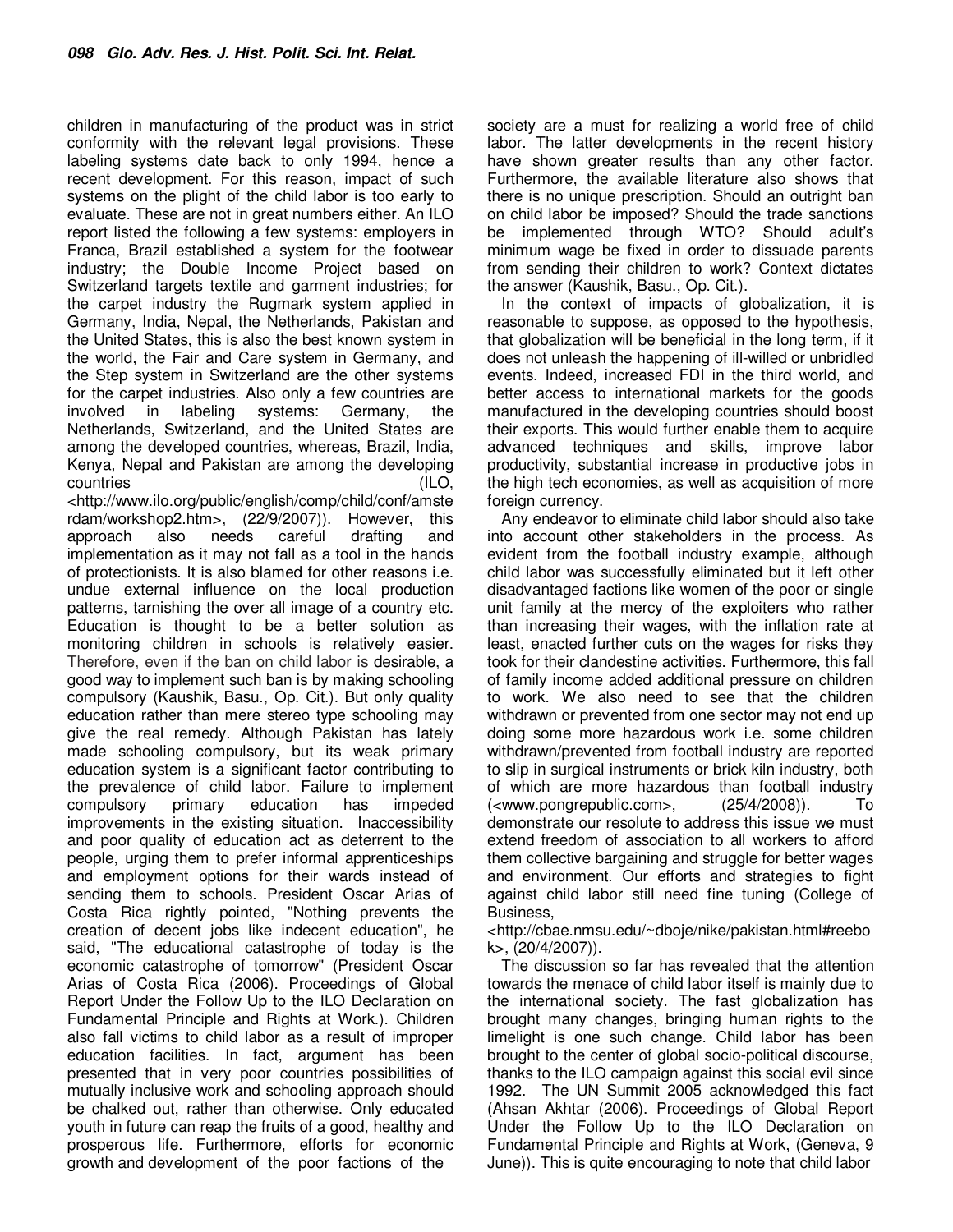in worst forms declined from 171 million to 126 million since 2000 till 2004, a decrease by 26%. Maintaining this pace can guarantee elimination of child labor from the worst forms in the near future (Ibid.). The elimination of the worst forms of child labor is a major and urgent priority for national and international action. The fact that Convention No. 182 has quickly achieved a record rate of ratifications demonstrates that countries throughout the world accept this fact. Surely living in a world which is free from worst forms of child labor will be a much important milestone in the over all goal of eliminating all kinds of child labor.

It is important to systemize the globalization process for equally and equitably benefiting every one. Bringing menace of child labor to limelight is appreciable but curbing this menace still needs a strong global effort. Globalization, through an ideal spectrum (ought-to-be), presents immense potential for good. Increased interaction among the people across the globe is developing a sense of global community. This promising sense of interdependence, respect for universal values, and growing harmony among nations and peoples of the world across can help build progressive and democratic global governance to serve the interests of all. Enhanced capacity of production has resulted from the global market economy. If this is intelligently managed, can produce unprecedented material progress (Ibid.), and can generate more productive and better jobs for all. Hence, it would go long way in reducing the world poverty, the main contributor in child labor force (Haider HZ, Provide names of other author (2004). "Baseline Survey Report on Child Labor in Glass Bangles Industry Hyderabad", (Lahore, AKIDA Management Consultants), p.73. See also: Elimination of Worst Forms of Child Labor from Surgical Industry of District Sialkot, Final Output Form-Sailkot, (Lahore, Sudhaar, 1st July 2008).). Child labor, which is mainly considered a corollary of poverty does not result in poverty reduction, but perpetuates the vicious cycle. Moreover extensive urbanization, profit maximization, expansion of informal sector, and poor employment generation by the formal sectors provide an impetus for child labor to grow. To materialize the idealism of child labor free world, we still have a long journey to travel. The current process of globalization needs corrections and tailoring in order to realize the ideal of generating balanced outcomes, both between and within countries. The least developed and the developing countries need to get their due share in the world wealth and its benefits. Their voice should also be given due weight in shaping the process. Globalization, for children, at least should meet the simple and legitimate aspirations for decent living, quality education or better prospects of future.

Development of the global institutions should be given due consideration, as these are crucial for supporting and regulating the global economy. Whereas the realization is increasing across the borders and world for the need to establish market supporting systems

that are more comprehensive and more international in nature to ensure regulatory regimes to correct the market failures, ensure property rights, enforce contracts, prevent the abuse of market power, and also social institutions to dilute the ruthless impacts of market forces etc is being realized, this is also very pivotal to the hearts of child rights advocates that the new systems should also play more progressive role to enable a safer childhood for the children across the globe. The global society has to think a head of just a slogan 'We would not buy child labor'. They need to promote fair trade and perhaps a trade tilted in favor of the least developed and developing countries till the time they come relatively at par with the developed countries. The economic philosophies also favor such an argument.

Good governance in the globalization process would be the pivotal factor in realizing the true fruits of globalization. The developed countries that have spread the technologically advanced tools to make transactions easier and quicker also need to spread the technology itself. This would greatly help the poor countries to get at par with the developed nations.

In fact, for the wealth and technology redistribution a strong argument is presented by economy itself. Most people across the world and the most governments that are elected democratically agree and accept in principle that the need to improve the well being of the poor and disadvantage is far greater than the need of a rich and highly privileged. Welfare evaluation can not be sufficiently guessed by the income dividend of the economy alone, precisely because it disregards the distribution of income that the growth generates. The framework to understand a simple idea is provided by the idea of diminishing returns to increased wealth: a dollar may not cause as much welfare to a millionaire as it is expected to cause to an urban slum dweller in Latin America or to a poor landless laborer in South Asian agriculture. In fact an increase of \$1 to the income of a poor costs more than \$1 to rest of the society, we should follow such a policy for achieving long term objective of eradication of poverty. From this perspective, it seems more sensible for governments to choose such policies that generate biggest returns to the poor, even where overall growth effects are less certain (UNDP, Human Development Report, (Geneva, 2005), p.53.).

Furthermore, in order to challenge this menace Kevin Bales suggests in first place to massively propagate the problem to increase awareness within and across the borders to a level where the public no more asks questions like "what do you mean by slavery [child labor]?' ILO baseline surveys in Pakistan also support the importance of awareness (Haider HZ . Provide names of other author."Baseline Survey Report on Child Labor in Glass Bangles Industry Hyderabad", Op. Cit.). Secondly, in dealing with the problem local and global financial institutions that benefit from slavery [child labor] should be pressurized to accept the duty.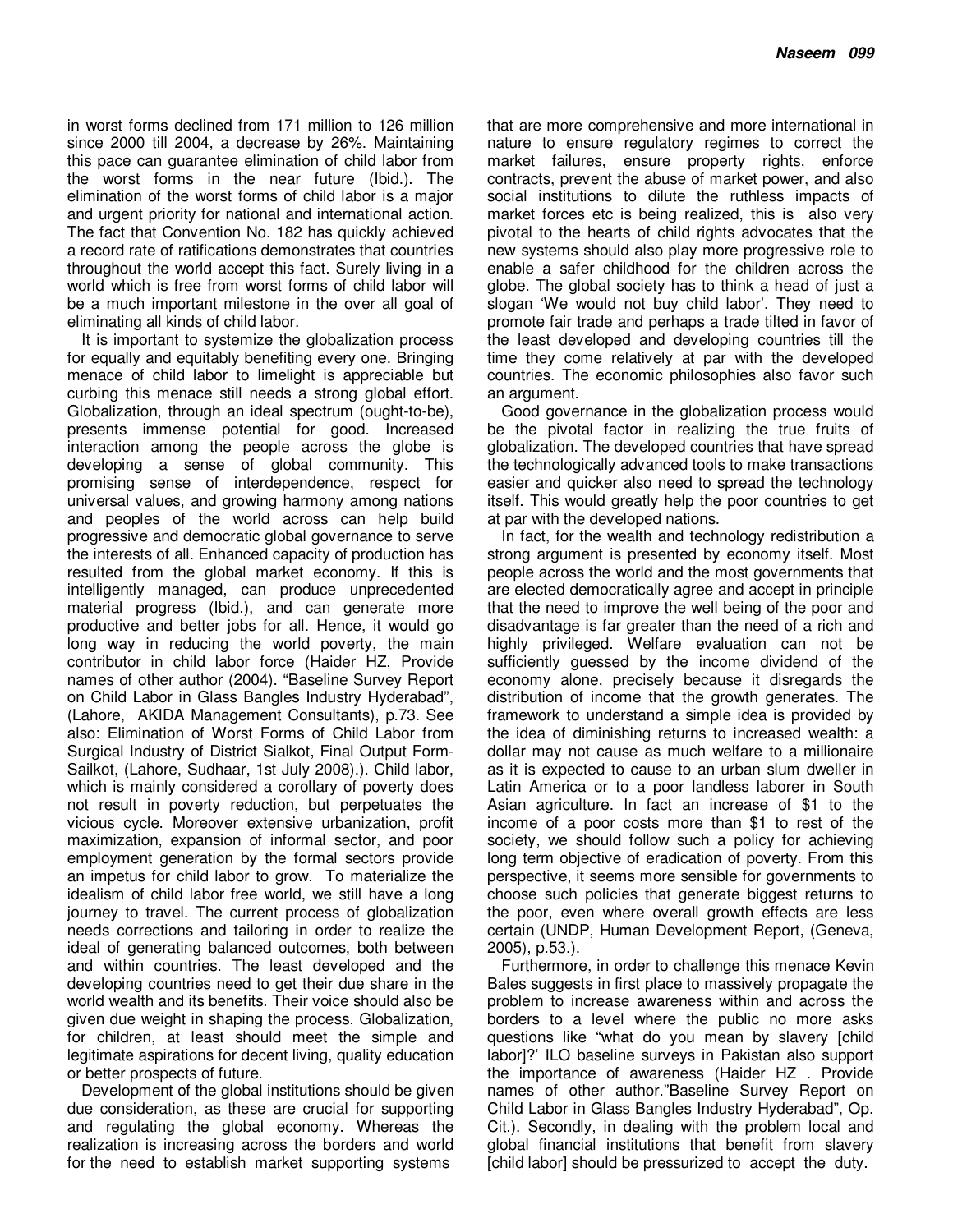The powerful international institutions like the WB, IMF, WTO, UN, and ICJ should play their role in the fight against child labor. Finally groups that are fighting against the slavery [child labor] should be supported financially, legally, and intellectually. A new social philosophy is needed targeting human needs and projects where priority is accorded to freedom of human beings over the free market, and human rights over the property rights, in fact, a realistic society which is aware of the gross crimes that it silently participates in (Faris, Kasim. "The Reality of Disposable Kids", Op. Cit.).

There are also large gaps in education opportunities. In a global economy that is increasingly knowledgeintensive, this is really worrisome that about 115 million children are denied even the most basic primary education (UNESCO 2005, Table 3.3). This gap needs quick possible filler. In pursuit of the pro-poor growth we also need to acknowledge the pivotal role that private sector can play. Important role is also played by small and medium-size enterprises as they supply inputs, and link to markets. Private firms by empowering people, giving more choices, and providing a variety of goods and services can also contribute in poverty reduction.

Developing countries also need to believe in themselves. They need to increase the trade amongst themselves by removing barriers such as tariffs which are at times even higher on each other's imports than those imposed on industrial countries. Exports from least developed countries to other developing countries face among the highest average tariff barriers in world trade (UNDP, Human Development Report, (Geneva, 2005), pp. 127-128.). This needs to be addressed.

Human Development Index 2005 reflects extreme slit in well being and life chances that persistently divide our world that is increasingly globalized. We seriously need to think to fill this schism.

The research reveals that the recent hike in globalization having immense potential for good has not actually brought much good to the developing countries. Seen in any major context the overall beneficiaries are the already developed countries that continue to exploit developing and least developed countries through different schemes of maneuvering. These countries face too many problems in competing in international markets and hence seek to deploy every possible means to acquire as much competitiveness and market share [although short-term] as possible. Further analysis reveals that even minute shares that these developing countries receive are not equally distributed within the country leading to ever increasing schism between high and middle and middle and low class population. This uneven distribution further forces the low and low middle classes to engage their children in struggle for survival.

This unprecedented mobility of goods, services, and capital owe to transportation technology and communication advances along with the free-market ideology. Human resources skilled and unskilled alike should be extended the same freedom of mobility. This

will be useful in stabilizing the equilibrium in the outcomes of globalization. The developing countries can be compensated for their lower capacity to draw full benefits from international free trade by allowing unrestricted mobility of their relatively unskilled labor across the international borders. In principle, human development can be well supported by the international migration. It would give rise to the labor supply to the developed countries helping them through foreign exchange and the reduced labor at home would also be able to get better wages. Hence, the real wages would go up, there would be an increase in share of wages in national income, consequently income inequalities would be minimized, and difference in life standards would be reduced through migration.

Surely, reordering the international economic relations is the cry of the day where the rich countries must courageously bear the political cost of internal economic dislocation and must realize the importance of improved access to markets for developing nations, reducing the trade barriers, non-subsidized agricultural products, agree not only to a fair and balanced dispute resolution mechanism which is not primarily in their favor, but also its enforcement, and not imposing new protectionist restrictions. Even in such case, to avoid the likely perils of globalization, the poor countries would need to properly organize themselves internally for receiving the potential gains from globalization in terms of rapid economic growth and progressive poverty alleviation.

The conclusion, hence emerges, that international flows of labor and the associated remittances are more likely to promote human development, accelerate economic growth, distribute benefits directly to lower income groups, and create a more equitable society in an ideal world where people have no restrictions on their movement, rather than foreign aid and international flows of private capital. Therefore, a policy shift in international economy from foreign aid to freedom of labor mobility would be more desirable as well as mutually beneficial.

The developing countries have a low share in the global FDI, and this is further falling. Most FDI is absorbed within developed world, and investments by developed countries in third world are not a priority. This policy needs reconsideration if the international society wishes to see a world fair and free from the evils of poverty. Many people would question the sincerity of such a wish.

For a smooth transition of global era, it is important for the international monetary bodies like IMF and the World Bank to coordinate with international bodies concerning human development such as ILO, UNICEF and UNESCO and design uniformed policies which are usually in contrast with each other. The fact that increase in per capita income brings decline in child labor presents an argument that economic development, improving labor standards, and the consequent elimination of child labor could be achieved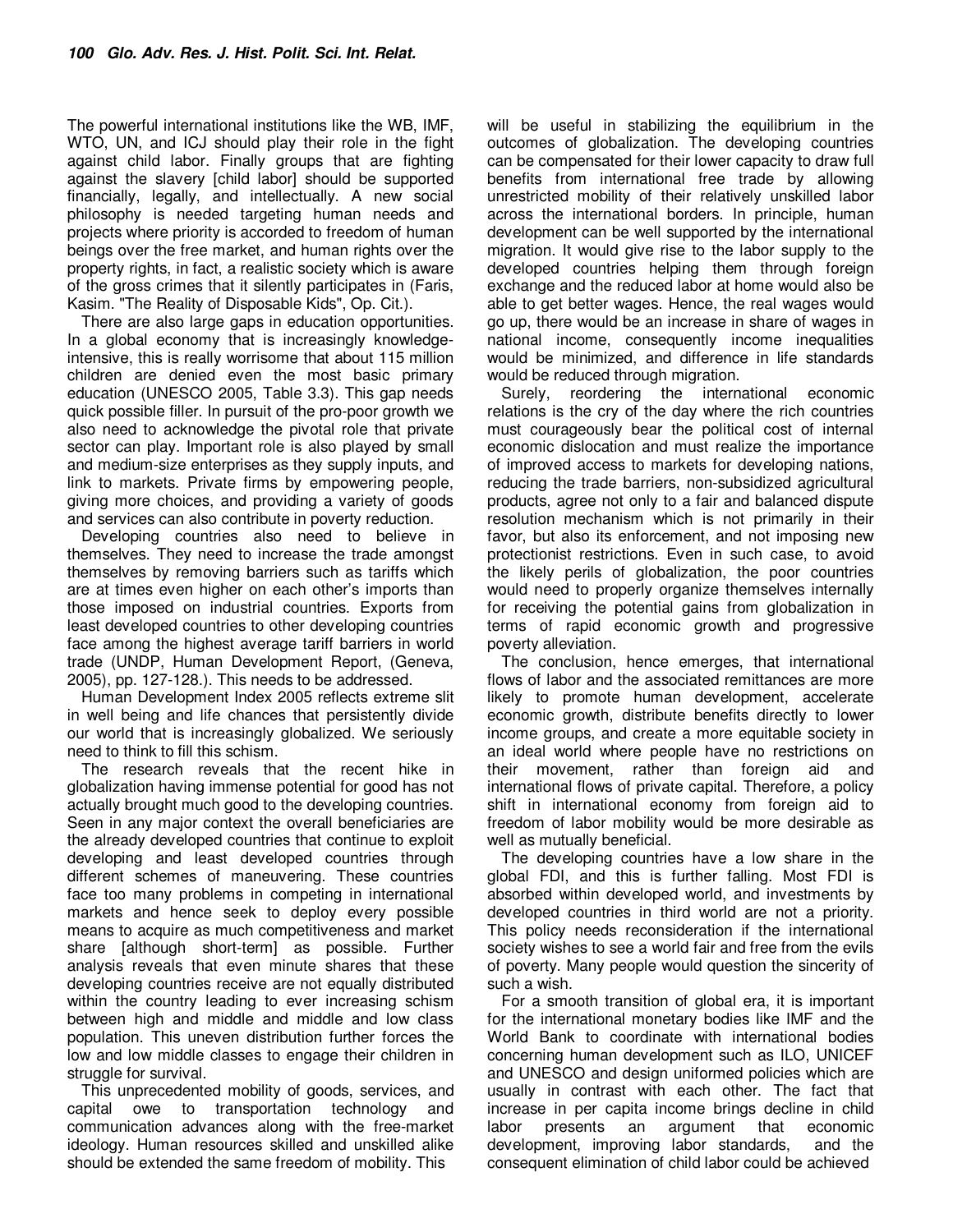through facilitation in free trade and open markets. Counter argument suggests policy adjustments in free trade to be fair and beneficial to all enabling smooth, equitable and at least equal benefits for all poor countries as well. Transparent and accountable democratic processes should be instilled in the process of globalization and in the conduct of governments and quasi-governments such as the IMF, WB etc.

The available studies confirm that globalization has not yet led to significantly increased growth and/or poverty reduction in developing countries like Pakistan. Such developing countries need to widen their range of export markets and export products, increased foreign direct investment in tradable sectors; formation of unbiased trade policies, development of infrastructure in certain potential growth sectors; establishment of trade risk mitigation structure to support the entry of new exporters and development of non-traditional markets. In short, they need to develop an "export culture".

Developing countries, where huge bulk of child labor exists, should position themselves for drawing utmost benefits from globalization as the pre-requisites for accelerated economic growth and poverty alleviation are alike both at domestic and global level. However, their under developed human resources and the low intensity of their skilled labor force present serious concerns. They are likely to remain handicapped in maximizing these benefits as long as they significantly improve their quality and outreach of their education, skills, literacy, training and health status.

### **RECOMMENDATIONS FOR THE ELIMINATION OF CHILD LABOR FROM PAKISTAN**

There is no blanket prohibition in Pakistan on child labor and children are prohibited to work only in specific industries. The Employment of Children Act 1991 is more regulatory in nature rather than being prohibitive. Poor implementation of laws has further aggravated the situation in the country. The National Policy and Plan of Action to Combat Child Labor was approved in 2000 with the aim to eliminate, withdraw, and prevent child labor; yet it still remains to be fully implemented. We should fill the gap between the words and actions. This should be done through both preventive as well as corrective strategies. The preventive strategies should aim at cutting the supply at the source through quality schooling in various forms and at various levels. The corrective measures should aim at systematic elimination of child labor through efficient monitoring, proper policy legal reforms, and effective implementation of existing laws to prevent recruitment.

• In response to the incidence of child labor in certain industries in Pakistan, the researchers have recommended about normative change leading to desired impact. ILO is using the Strategic Programme Impact Framework (SPIF) model to prepare Project

Document for accomplishment of the project goals and objectives.

It is recommended that the interventions should be phased out in a time-bounded manner. Change strategies should be gender equitable and age specific. Furthermore, eliminating strategies should be all inclusive and chances of entering the children in the same or other sectors must be minimized.

• More attention and efforts need to be given to the informal sector which merely comes under any labor laws, let alone the overall ineffective implementation of the laws.

• It is important to fight this evil through extended awareness. Awareness seminars, advocacy workshops, and counseling sessions geared toward parents ought to be arranged for gaining their confidence and for raising their awareness about the ill-effects of child labor concerning their children. These counseling services should highlight the alternatives to child labor. including formal or non-formal education, and apprenticeship. Parents need to be educated about the benefits of schooling in terms of increased efficiency and income, and demonstrating that child labor in some cases is futile-even for meeting immediate needs, considering the meager amount of income associated with it.

Innovative learning technique such as sharing glorified visual images of "best practices" should be used to seek change in the attitudes.

The research reveals that employers target child laborers because they perceive children to be a cheap source of labor, as well as more malleable workers. This implies urgency in sensitizing employers about need to eliminate child labor. Hence, similar services (as in two paragraphs above) for gaining employers' confidence must be arranged for building support for struggle for elimination of child labor.

Labor Department working with industry should work with a missionary zeal in order to accomplish an eventual elimination of child labor in a reasonable time frame. They should maintain and improve the dignity of the department by setting and accomplishing reasonable short term and long term goals. Child Labor and Monitoring Cells established in the Provincial governments should be erected as independent organs having all required full time human and other resources rather than just being tackled as part time duties.

• Coupled with assured strong monitoring, various steps aimed at family's alternative income generation and poverty alleviation should be seriously addressed by Federal, Provincial and District Governments with involvement of international and nongovernmental agencies.

This is also important to well orient each and every staff member involved about the menace of child labor and bring them to the required sensitivity level.

The problem of child labor can be managed effectively if poverty problem is worked out effectively, through income generation projects for parents as well